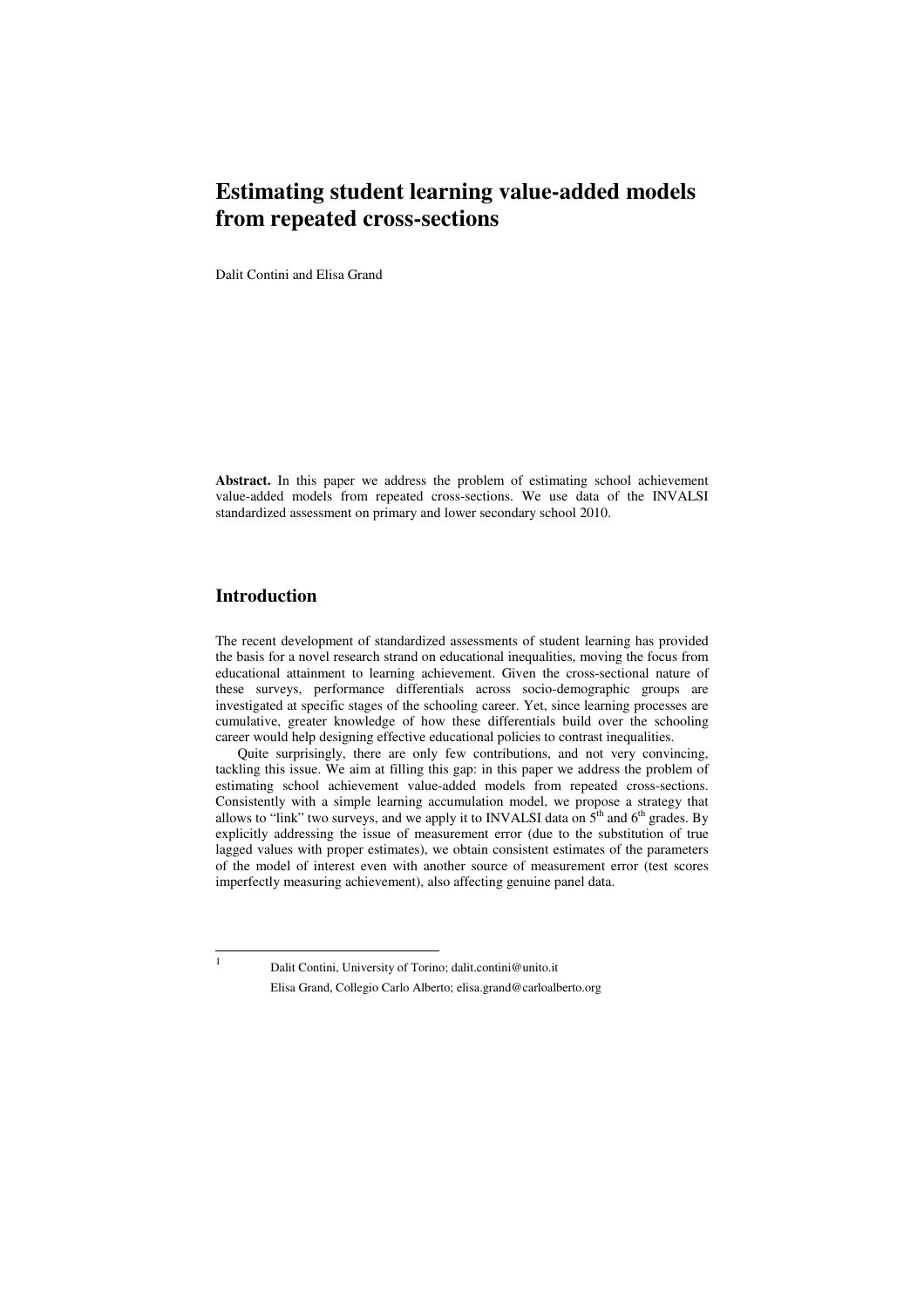# **2 Model**

Consider two cross-sectional surveys assessing learning at times *t*=1 and *t*=2. A stylized but fairly comprehensive model of learning process and observed performance scores, consistent with the idea of a cumulative process where abilities build up over time, is depicted in Figure  $1<sup>1</sup>$  Our aim is to estimate the following models:

$$
y_{1i} = \mu_1 + \beta'_1 x_i + \varepsilon_{1i} \tag{1}
$$

$$
y_{2i} = \mu_2 + \gamma y_{1i} + \beta'_2 x_i + \varepsilon_{2i}
$$
 (2)

where  $y_1$  and  $y_2$  represent performance scores, and  $x$  is a vector of socio-demographic individual variables. Our interest rests on *total* effects of socio-demographic variables given by direct and indirect effects through school features, so we do not include school features in the models. Error terms include a random component with the usual properties and measurement error;  $\varepsilon_1$  also captures innate ability.  $\beta_1$  and  $\beta_2$  assess the degree of inequality.  $\beta_2$  measures how inequality develops over time. Explanatory variables, which are time invariant characteristics, could be the same for models (1)-(2).

**Figure 1:** A stylized dynamic model of performance scores



#### **3 Estimation strategy**

Model (1) is estimated using the cross-sectional survey at  $t=1$  (CS1). The issue is how to estimate (2) in the absence of genuine longitudinal data. Consider individuals in CS2: even if their own lagged scores  $y_1$  are not observed, by exploiting CS1 we can obtain  $y_1$ for different but "similar" children. A simple strategy would be to randomly select for each child in CS2 a child sharing the same characteristics in CS1, and use his score in place of true  $y_1$ . This strategy leads to biased results because  $y_1$  is affected by (large) measurement error; conventional methods to correct for measurement error (Fuller, Hidiroglou; 1978) are not appropriate, because the error depends on both true and observed values. We could estimate instead a model for cell means, defined as groups of similar individuals. The advantage is that measurement error is substantially reduced, but correlation with lagged performance is not fully eliminated. Moffitt (1993) and Verbeek, Vella (2005) discuss the estimation of linear dynamic panel data models

 1 The assumption that ability at *t*=1 does not affect school features at *t*=2 is untenable if *t*=2 is after tracking. This version of the model does not apply to upper secondary school tests (e.g. PISA).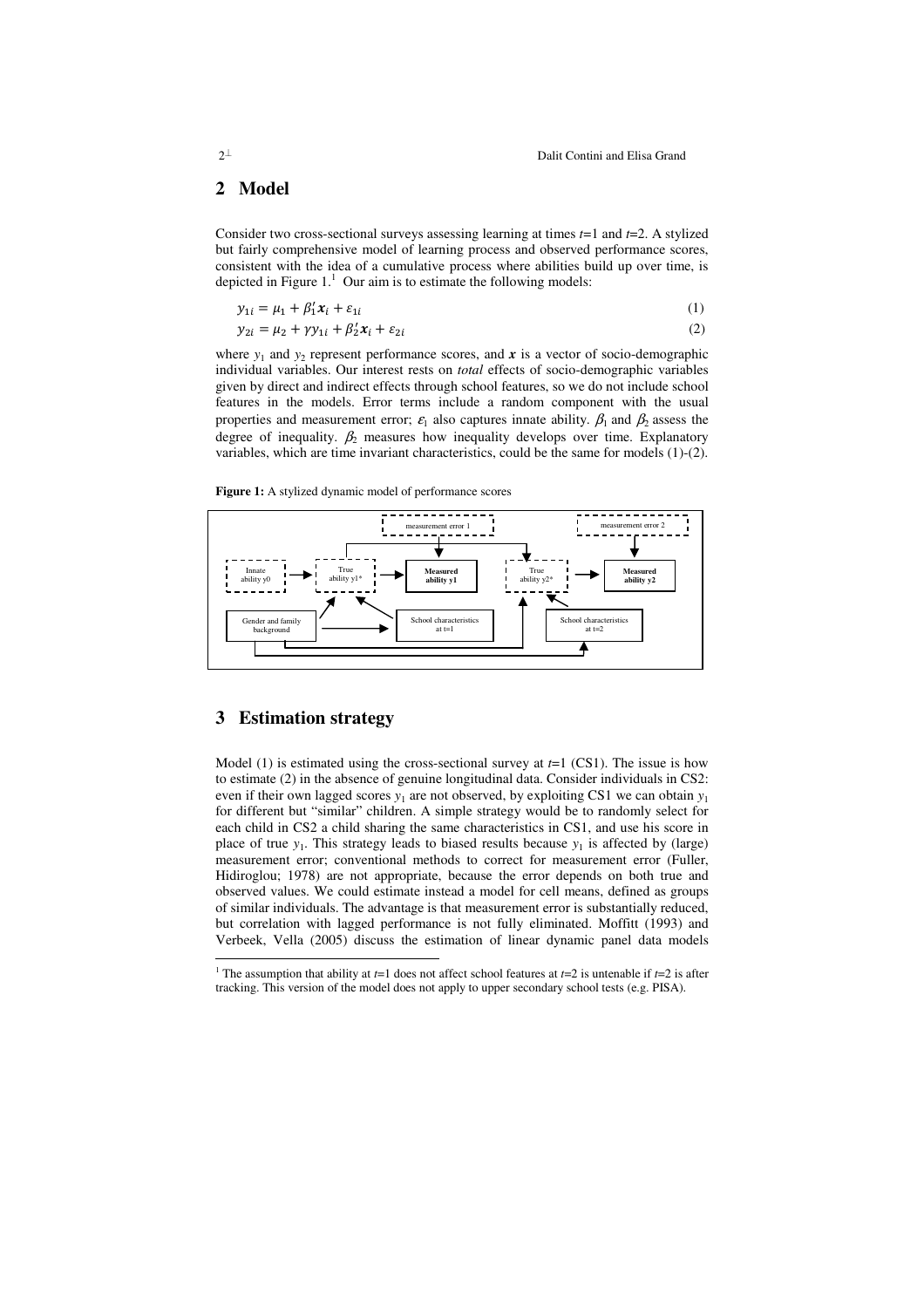Estimating student learning value models from repeated cross-sections  $3<sup>\perp</sup>$ 

obtained by substituting unobserved genuine lagged values with OLS estimates derived from previous cross-sections. The resulting measurement error will be uncorrelated with lagged performance; however, to produce consistent estimates it must be uncorrelated also with the other explanatory variables. Whether this condition is met depends crucially on the nature of the dynamic model and of the model employed to predict lagged values.

Our case is relatively simple. However, if the set of independent variables is identical for  $y_1$  and  $y_2$ , model (2) is not identified when substituting  $y_1$  with  $\hat{y}_1$ . We must find a variable  $w$ , acting like an instrument, that affects  $y_1$ , but is unrelated to  $y_2$  given *y*1 . The first problem is that *w* must be observed also at time *t*=2, so natural candidates such as variables describing school features at  $t=1$  cannot be used. As the literature reports that elder children perform better than their younger peers, we use the month of birth as an instrument. We assume that the "true" model for  $y_1$  is:

$$
y_{1i} = \mu_1 + \beta'_1 x_i + \delta w_i + \varepsilon_{1i}
$$
\n<sup>(3)</sup>

By substituting  $y_1$  with its estimate obtained by (3) for the same  $x$  and  $w$ , we then estimate model (2), which, expressed in terms of  $\hat{y}_1$ , becomes:

$$
y_{2i} = \mu + \gamma \hat{y}_{1i} + \beta'_2 x_i + (\gamma \hat{\varepsilon}_{1i} + \varepsilon_{2i})
$$
\n<sup>(4)</sup>

Measurement error  $\hat{\epsilon}_1$  is not of the *classical error in variables* type. Thanks to the properties of OLS, this error is uncorrelated with  $\hat{y}_1$ ; given the simple structure of the model, it is also uncorrelated with *x*. As *x* variables are all time-invariant,  $\varepsilon_2$  is independent of all explanatory variables including the lagged score. Thus, under the above assumptions OLS estimates of (4) are consistent. Yet, the corresponding standard errors will be larger than with genuine panel data.

## **4 Data and empirical analysis**

We use data of the standardized learning assessment administered in 2010 by INVALSI to the entire student population of  $5<sup>th</sup>$  and  $6<sup>th</sup>$  graders. Tests cover the domains of Italian and math, and follow the experience of international assessments. A questionnaire recording personal information, including family composition and home possessions is submitted to students, while school-boards provide information on parental background. School teachers are normally in charge of test administration. To control for cheating, a random sample of classes  $($   $\sim$  30,000 students) have taken the tests under the supervision of external personnel, representing a benchmark to evaluate performance scores at the population level. In the present work we use this sample data.

Performance is measured by the share of correct answers, varying between 0 and 1. We use two measures of socio-economic status: the number of books at home and a composite index (ESCS), derived from data on home possessions, parental education and occupation. We also include gender and dummies for geographical area to investigate territorial differentials. Since immigrant background children are often held back to earlier grades (so the month of birth could be meaningless), in this paper we focus on Italian students, leaving migrant/native gaps for further analyses. We exclude Italian students that repeated a school year in  $5<sup>th</sup>$  grade. Being endogenous, variable repetition is not included in model (4), as it would capture part of the effects of interest.

Results are summarized in Table 1. We report estimates of model (1) in the first